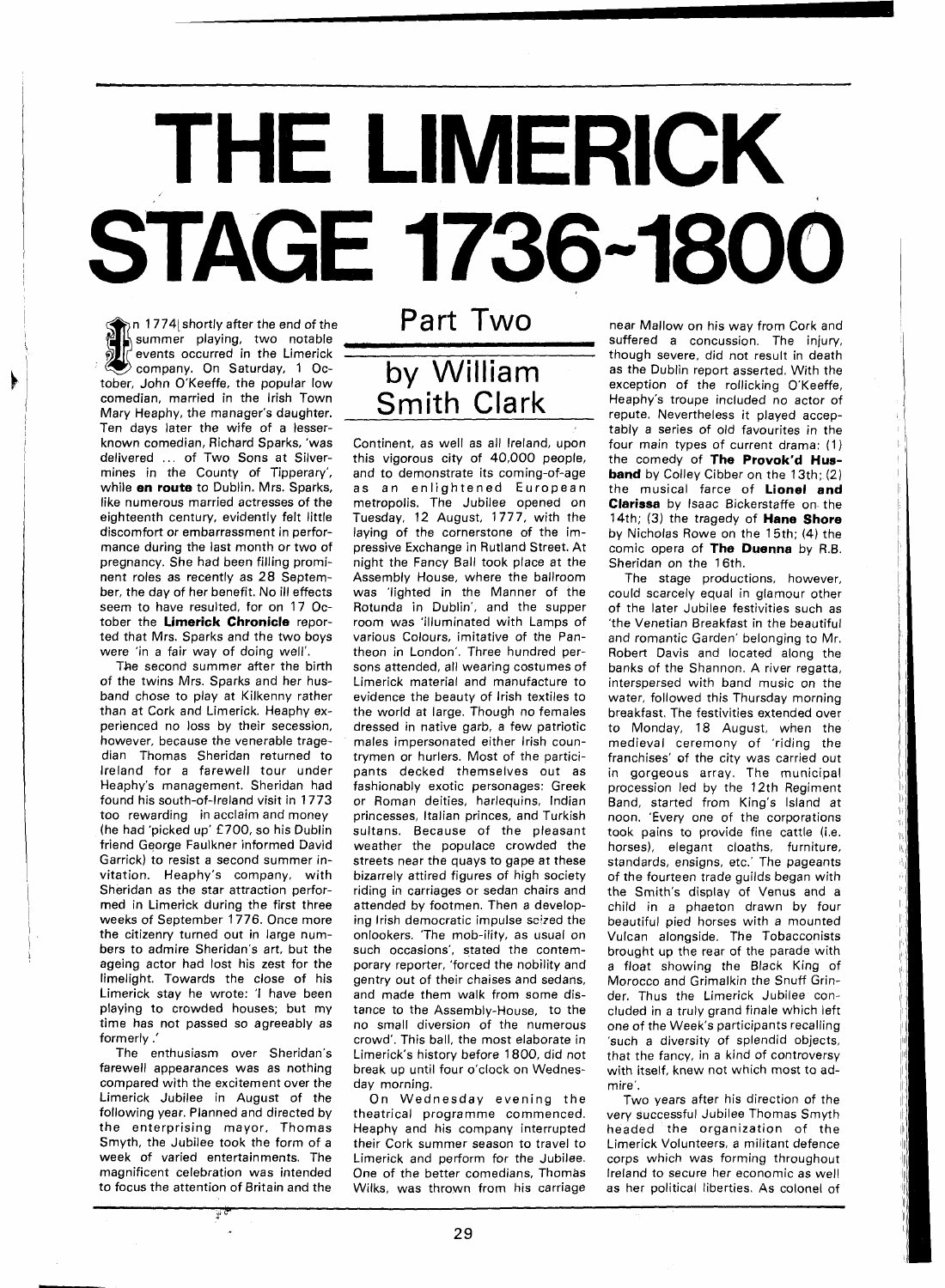the local contingent Smyth ordered a command performance at the Limerick Theatre on Friday, 27 August 1779, the last night of the season as well as Mrs. O'Keeffe's benefit. The evening's bill presented two melodramas appropriate to the insurgent mood of the times. Pilon's humorous **The Liverpool Prize** included a scene picturing a recent martial exploit on the high seas: 'The French lndiaman brought in by the "Charming Sally" privateer'. In the other piece, Home's **Douglas,** Mrs. O'Keefe made her first appearance as Douglas, the young Scotsman, a free nature-loving soul. Spirited Mary Heaphy O'Keeffe was, however, far from the most notable of her father's players at Limerick in 1779. The wellknown English actor John Henderson had joined Heaphy's summer tour as a fresh celebrity and, likewise, Richard Daly, a handsome dashing lrish novice.

Daly, who played opposite the charming and genteel Mrs. Lyster **(nee** Barsanti) in genteel comedy, was to become in the next decade the most notorious personage on the Dublin stage. In December 1 78 1, after assuming the managership at Smock Alley, Dublin, Daly brought Heaphy's reign as the proprietor of the Limerick Theatre to an end by leasing it 'for a term of years' with the proviso that Heaphy might take possession for up to six months per year and might use any scenery found on the premises. The new proprietor, in contrast to his predecessor, welcomed any chance for added income from rental of the theatre. Very shortly he leased the building to Alexander Macartney for six weeks in July and August of 1782 while the Daly company from Dublin was performing at Cork. Macartney, a strolling manager already well known to Kilkenny and Lisburn, presented a conventional repertory done by a group of obscure players. In accordance with the prevailing custom the manager exploited his Masonic connexions for his benefit evening on Friday, 26 July. 'He issued a public request that 'every Brother of Town and Neighbourhood be so kind as to attend the Theatre that Night'. The members of Lodge No. 13 were instructed to 'walk in a Procession from their Lodge Room to the Theatre, dressed in the lnsigns of their Order'. The rise of the curtain at 7.30 p.m. found them all accommodated upon an 'amphitheatre' erected on the stage. Macartney sought to make an impression not only upon the Masons but also upon the entire community. On 15 August he gave notice through the local newspaper that he and his troupe would be leaving town in a few days, and he asked that all bills against them be submitted at once for prompt payment.

No sooner had Daly's tenants departed in mid-August than he appeared with his company, featuring the Drury

 $\frac{1}{2}$ 

Lane debutante Anna Maria Phillips. For her benefit on Saturday evening, 31 August, she undertook a generous assortment of light musical roles: Laura in the prelude of The Chaplet, Polly in **The Beggar's Opera,** and Leonora in **The Padlock.** On this special occasion the manager increased the size of the 'band' as well as engaged a pianoforte accompanist to heighten the 'airs'. The century's fad for musical interpolations was again exhibited in connexion with West Digges's benefit on the following Wednesday, 4 September, when he played Macbeth, and Mrs. Melmoth Lady Macbeth. The bill for this last day of the Limerick season stressed the rendering of Purcell's **Macbeth** music and the fact that 'in this admired old Tragedy will be introduced the celebrated incantation of the Witches, assembled over their Caldron in the Pit of Acheron, and all their Magical Spells'.

During the summer of 1783 audiences held up so well in Dublin and then in Cork that Daly did not bring his actors to Limerick until the assizes at the beginning of October. During Assize Week the local regiment of lrish Volunteers under Colonels Burke and Smyth gained publicity and worked off patriotic energy by taking the guard of the theatre. On Wednesday, 8 October, the two Masonic lodges observed a benefit night for 'Distressed Masons' with a procession starting for the playhouse at six o'clock. Three days later a veteran cast in **Othello** - Clinch as Othello, Mrs. Sparks as Desdemona, acted on behalf of Mrs. Heaphy. She made an urgent appeal for patronage, announcing 'with the most sincere Sentiments of Gratitude and the most tender Sensations of unalterable Respect and Esteem' that 'this will be the last Season of her performing in this City'. As was often the case in pleas of this sort, the prophecy turned out quite wrong. The lady continued her appearances for five more years.

In the summer of 1784, as soon as it became known that Daly and his Dublin troupe were not going to visit Limerick at all, William Henry Moss, an English actor of considerable experience in London and Dublin, attempted to turn Daly's by-passing of the Munster capital to his own profit. He drew up in Dublin a proposal 'to establish a theatre in Limerick upon a regular, respectable, and permanent footing for three months', commencing about November 1784. A sufficient number of advance subscriptions for transferable tickets to twelve nights of performance (about one month) would enable him 'to procure performers more suitable to the public taste than the customary and casual mode can possibly induce'. The needed amount of £54.12s would be raised by thirty subscriptions for box seats at £1.10s 6d each, and by ten subscriptions for pit seats at 18s. each. These subscription figures represented a twenty-five per cent, reduction from the ordinary prices for single performances. The subscription money would be received on 12 August to the leading theatrical patron in the county, Sir Vere ,Hunt, grandfather of the poet Aubrey de Vere, and owner of Curragh Chase, a rich and beautiful estate fifteen miles south-west of Limerick. Sir Vere apparently did not respond with the desired encouragement, and Moss pursued his scheme of a winter theatrical season no further.

The complete dearth of professional stage entertainment during 1784 provoked the formation of the Limerick Theatrical Society. On 17 January 1785 this organization of local gentlemen published its intention to perform for charitable purposes under the joint management of Sir Vere Hunt, Major Alcock of the 47th Regiment, and Captain Trevor Lloyd Ashe, a skilled instrumentalist, who later appeared at the Fishamble Street Theatre, Dublin, and elsewhere on the lrish stage circuit. The Society leased from Daly the Theatre Royal, but sold no tickets at the door. They had to be purchased in advance from Mr. Watson the printer. Seats in the boxes and 'lattices' (the upper row of boxes on each side of the stage) cost 4s.; in the pit, 3s.; and in the gallery, 2s. The first performance on Tuesday, 25 January, consisted of two outstanding stage favourites: **The Poor Soldier** and **Venice Preserved,** to which Mr. Thomas Grady of Limerick wrote a new epilogue delivered by Captain Ashe. On the second bill, a week later, Sir Vere Hunt took the leading part of Octavio in **The Duenna.** For the fourth society production on Tuesday, 1 March, Mrs. Melmoth came down from Dublin to play the heroine in **Venice Preserved**  and **Rosina.** Anticipating a crowded house, the sponsors railed off the rear of the pit to be sold as box seats and thus swelled their proceeds. The curtain rose at six o'clock, an hour earlier than usual, in order that 'the Ladies might get in time to the Assembly' after the theatricals. The Society had planned to end its season of charitable plays with **The Revenge** and **The Beggar's Opera** and **The Poor Soldier** on Tuesday, 15 March, for 'the Relief of Fellow Creatures in Distress, many of whom are detained in a loathsome Prison for their Fees'. On this lofty humanitarian note Limerick's exciting innovation of amateur public dramatics closed for the time being.

The successful activities of the Theatrical Society perhaps were responsible for Daly's paying the city greater consideration in the summer of 1785. At the end of the Smock Alley season he sent direct to Limerick the better portion of his company, including two star attractions: the noted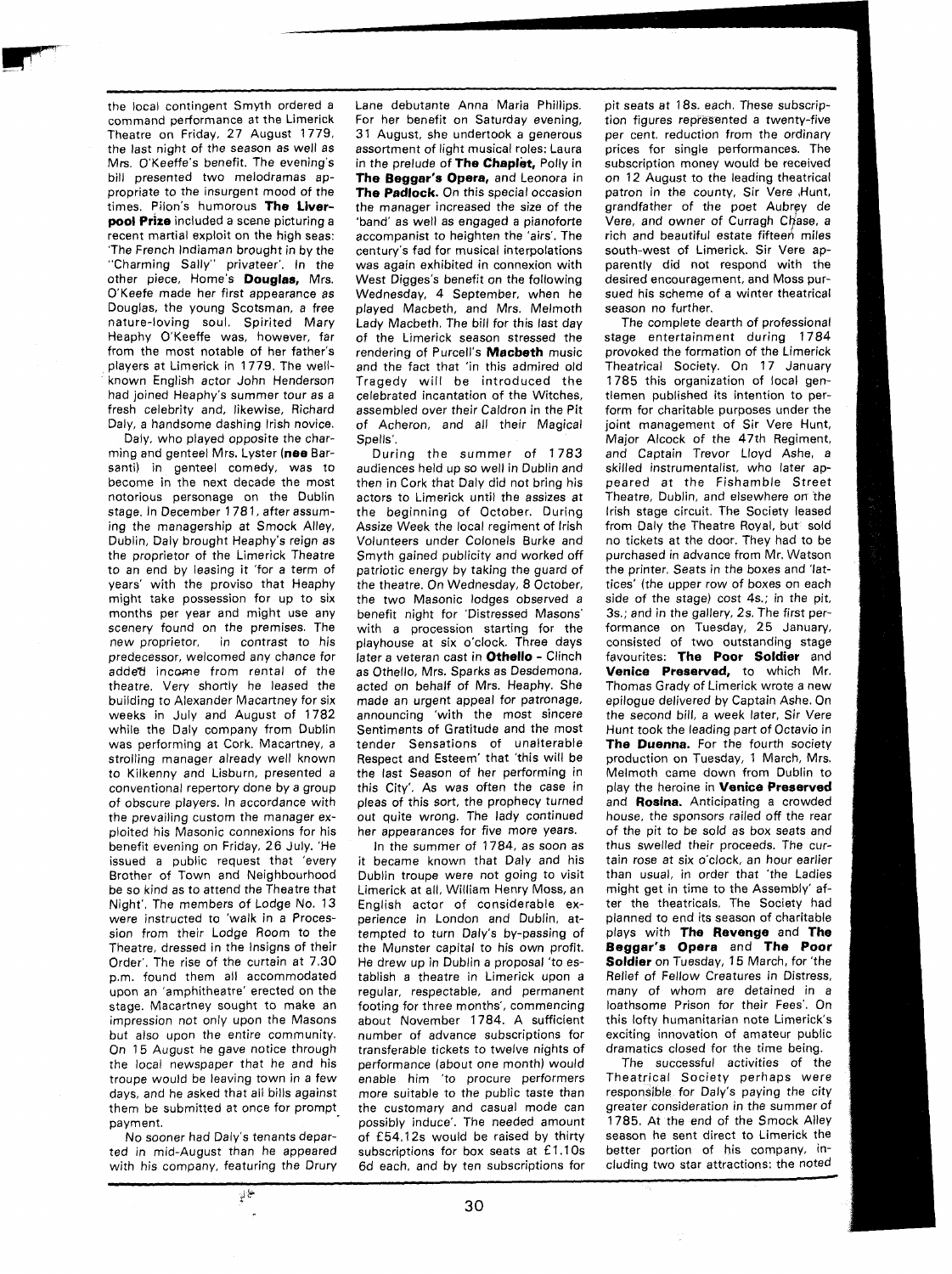impersonator of native lrish roles, Robert Owenson, and the young Covent Garden tragedian, Joseph Holman, who was visiting Ireland for the first time. He made his county debut on Tuesday, 16 August, as a Romeo in love with a forty-year old Juliet, Mrs. Egerton from Drury Lane. His performance drew somewhat restrained approbation from the **Limerick Chronicle,** which termed his person 'elegant', his voice 'manly', and his action 'that of a finished Gentleman'.

For the next three years Limerick enjoyed more extended and unusual entertainment from Proprietor Daly, no doubt because the city's audiences were keeping pace with its rising population, now close to 50,000. Each summer the Dublin players fitted in two visits to the Munster capital between their sojourns at Cork and Waterford, and also introduced an increasing variety of guest actors. The 1786 performances, which occurred in the first two weeks of August and the last two weeks of September, presented Charles Bannister of Drury Lane and John Henry ("Jack") Johnstone of Covent Garden in their first Limerick appearance, plus Mr. and Mrs. Chalmers, and Richard Wilson, all three of whom were from Covent Garden and on their first lrish tour. These five new faces constituted a superlative cast for **Love in a Village** on the opening night of 31 July. In 1787 the curtain was up at the Theatre Royal, Limerick, 16-28 July and 13-25 August, with the celebrated Michael Kelly, 'from Venice' via Drury Lane, and the charming Mrs. Crouch, also of Drury Lane, as the chief attractions. They chose to do **Lionel and Clarissa** for their **premiere** before an audience overflowing on account of the assizes.

In 1788 Daly opened the theatre very early in order to profit from the crowds attending the Limerick races 7- " **12** July. For this year Sir Vere Hunt managed the race meeting, much to the displeasure of the Protestant Bishop of Limerick, who deplored the event as 'very injurious to the Lower Class of People, and Gambling (that most destructive Vice) amongst the Higher Class'. Despite the Bishop's opposition, Race Week had already begun to rival Assize Week as a local holiday period, especially for gathering in the county people of all classes. The Garter Inn 'at the back of the square opposite the Theatre' offered 'good stabling' at 8d. per night and served meals every day during the races at special prices: breakfasts 8d., dinners Is., and suppers, even after the plays, 10d. Limerick's picturesque racecourse, lying in a pretty valley, 'exhibited for the accommodation of spectators a long range of booths, in tent-like style, embellished with painted signs of various figures, as a boot, a pig; a gridiron, etc.,



**A playbill featuring Thomas Sheridan in the part of Essex.** 

reminding one of Tenier's celebrated Dutch Fair'. The farmers' wives and daughters so adorned the surrounding slopes that their 'universal costume of blue and scarlet cloaks, and white starched cocked-up caps, in the distance resembled a profusion of sweet comfits regularly disposed on a dessert cake'. To entice these racegoers at night Daly selected as his initial drawing-card seventeen-year-old Maria Hughes, a Tipperary beauty whose stage debut three months previously had thrilled Dublin. She was soon joined by 'Jack' Johnstone and Wright Bowden of Covent Garden, and Mrs. Castelli of Norwich, the latter two on their first lrish tour. Daly's troupe stayed on for most of July, and then came up again from Cork just to act during Assize Week in mid-August.

About this time a 'committee of Nobility and Gentry' revived Tottenham Heaphy's proposal of 1774 that a new playhouse be erected in conjunction with the Assembly House on Charlotte's Quay. The Smyth family, now represented by John Prendergast Smyth, M.P., renewed its offer of ground adjoining the **Ansembly House**, as a site. With this location in view, the promoters commissioned a London' architect of some eminence, James Lewis, to draw up in 1788 appropriate building plans. These, the only ones known for an eighteenth-century theatre in Ireland, called for a handsome three-storied structure of Palladian style to be connected with the Assembly House. It was conceived, however, as a structure that, like the existing Theatre Royal in Cornwallis Street, would combine under one roof residential apartments at the front and a theatre at the rear. The living quarters intended for Mr. Smyth's occupancy 'during his stay in the city' would look

north upon the quay and river, and would possess an imposing ornamented facade, in brick and cut stone to match the Assembly House, with two large doors on the ground floor. The theatre area was to have entrances wholly unconnected with the house. Admittance to the boxes would be gained through the vestibule and hallway of the Assembly House, thence up the 'Great Stairs' to a landing, and finally through a broad door into the corridor encircling the first tier of boxes. The pit and the gallery were to be approached separately by doors from the back street at the south end of the building. The stage and dressingrooms would be situated at this end, but the actors' green-room, reached from backstage by a side passage, would be located in an adjacent card or tea-room of the Assemly House.

The main stage was to be 32 feet at its greatest depth with a forestage or apron one-third as deep, in front of a proscenium 34 feet wide by 27 feet high. The auditorium, 50 feet by 50 feet, and therefore larger by a fifth than that in the Cornwallis Street playhouse, was designed unlike any other eighteenth-century public theatre in Ireland or Britain, namely, with a complete **upper** as well as lower horseshoe-shaped tier of boxes. The upper tier, containing thirteen compartments, would include in the centre a larger box for Mr. Smyth with entry solely from the drawing-room of his house. The lower tier would have two fewer boxes to allow for the door on each side of the forestage under the upper box nearest the proscenium. Another unique feature of Lewis's plans in relation to the box arrangements was the apparent removal of intrusive columns which traditionally supported the front tiers.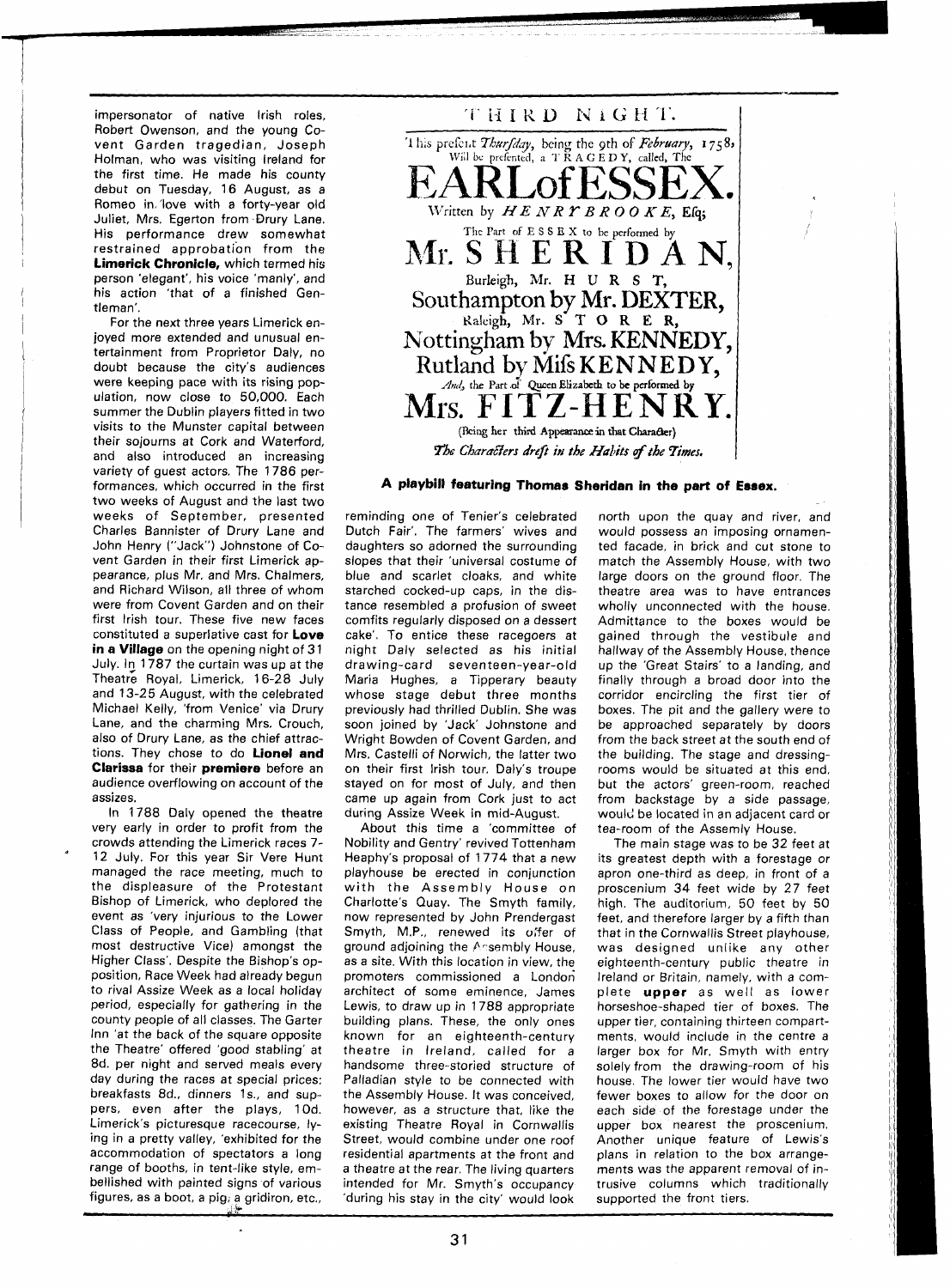This projected Limerick theatre, though not equal in size or in impressiveness of entrance to the contemporary Theatre Royal at Cork, would have surpassed the latter in the elegance gnd novelty of its interior. Indeed, it would have been an edifice truly befitting the stature of Ireland's third city. A major obstacle to its construction, however, arose. The peculiar and limited 'form of the ground' donated by the Smyth family compelled the architect to design the backstage area in the shape of a rightangled triangle with the rear seat as hypotenuse. The consequent space available for the requirements of production did not prove sufficient to meet professional acceptance. This adverse judgement made clear the unfeasibleness of the site, and with that revelation the community interest in a new playhouse apparently evaporated. Once again the Munster capital, despite its prosperity, showed a lack of strong desire to establish a worthy home for its dramtic entertainment.

As a dismal aftermath to the failure of the theatre venture Daly sent 'the Dregs' of this Dublin company to Limerick in the summer of 1789. Under the assistant manager, William Dawson, they seem to have given bad performances during the August assizes. The audiences felt insulted and reacted with severity toward what one indignant observer called 'the remnant of a motley group of ragged strollers'. This same critic wrote to Dublin a satiric description of the first evening when 'a discordant scraper and a blind fiddler attempted to grind opera tunes; and a gentleman of the bar, Mr. Lysaght, called out Deputy Dawson, alias Chief of the Monarch's eunuchs, on the stage, and he was obliged to make the **amende honorable'.** Saturday night, 22 August, saw the tension on both sides of the footlights at its height. Mrs. O'Reilly, one of the leading ladies, started to play Lucy in **The Beggar's Opera,** then 'changed her mind and quitted the house'. The irate audience shouted for her husband, and at O'Reilly's appearance on the stage, 'treated him so roughly that he set out for Cork that moment'.

This unhappy summer produced strong repercussions among the playgoing enthusiasts of the city and vicinity. A group of young gentlemen, following in the steps of the former Limerick Theatrical Society, undertook a series of performances for charitable purposes during the autumn and early winter of 1789-90. They leased the Theatre Royal; set up a price scale of 3s. for the boxes, 2s. for the pit, 1s. for the gallery; and sold admission tickets as well as box places in advance. The overwhelming response-to their first effort led them to raise prices by one shilling for the bex area, and by six-

pence for the other parts of the house. The 'crowded and brilliant' audience at  $\cdot$ the opening on Friday, 9 October, brought in such a profit that 'it effected the liberty' of two men from the city jail where they had been confined a long time for debt in spite of their numerous dependants. The second bill on Tuesday, 17 November, provided an ample evening of entertainment: **Venice Preserved, The Poor Soldier,** a recitation and a duet. The curtain rose at seven o'clock but did not go down until midnight by reason of the encores. Though 'the actresses were a little bashful, it being their first appearance', they received hearty applause from a full house that netted over twenty guineas for the Limerick poor.

Even greater profit was secured by railing in the rear of the pit with the boxes for the acting of **Cato** and **The Brave Irishman** on Monday, 21 December, when the proceeds went to 'the Relief of Confined Debtors, who now Labour under the greatest Disress for want of the common Necessaries of Life at this inclement Season'. Two weeks later the Fever Hospital benefitted from a repitition of the December programme, the final one of the charitable series.

While these young gentlemen players were stirring up Limerick's interest in stage entertainment, Sir Vere Hunt felt the urge again, after five years, to engage in the theatrical busines,s but now as a bona-fide professional enterprise. Realizing the appeal of a fresh and more elegant milieu, he turned to the brick and cutstone Assembly House and transformed its ballroom into a 'beautiful' theatre. The magnificent ballroom - 60 feet long, 40 feet wide, and 35 feet high - was coved and decorated in Ionic style, and equipped with handsome glass lustres. Some of the adjoining small rooms the baronet doubtless fitted up as backstage quarters.

Sir Vere procured as his manager the veteran Dublin tragedian, Lawrence Clinch, a strong-minded actor who at the moment was enjoying one of his frequent disagreements with Richard Daly and therefore was not employed at Crow Street for the current winter. Clinch assembled a troupe of experienced strolling actors to open the 'New Theatre' with **As You Like It,** on Saturday, 30 January 1790. Immediate success induced the aristocratic entrepreneur to expand his activities by taking over from Daly the proprietorship of the Waterford Theatre Royal. Thither he sent his players under Manager Clinch sometime in early summer for a stay that lasted till late July.

When Sir Vere's company returned from Waterford to begin a summer season of five weeks at the Limerick Assembly House on Saturday, 31 July, it had to compete against the Crow Street troupe under Daly till their departure on 13 August. The Dublin players chose to appear just at this time so that they might share in the lucrative business provided by Assize Week, 2-7 August. At their Cornwallis Street theatre they performed for the most part comic operas with a strong quartet of vocalists in Bowden, J. Kelly, Mrs. Mountain, and Miss George. Thus, during this brief midsummer period, the Limerick playgoers could enjoy two competent companies with quite differing repertoires - a situation unparalleled in the city's stage history before 1800.

Many interesting details of Sir Vere Hunt's theatrical enterprise during the summer and thefollowing winter season at Limerick can be gleaned from the surviving accounts of his treasurer, John Booker. Receipts ran large from the opening Saturday night, 31 July, through the ensuing Assize Week when daily performances were given. Income for these seven evenings totalled £130.7s., with a maximum of f 37.1 9s. on Monday, 2 August, and a minimum of £4.6s. for the next Saturday. During this period the doorkeepers unwittingly accepted 13s.6d. of 'bad silver', for which, according to custom, they had to be reimbursed by the proprietor.

In addition to the manager, a dozen men and a half-dozen women composed the regular acting personnel. Manager Clinch, of course, got the biggest compensation, £3,13s.6d. a week. The leading men - Richard Hurst, Ezra Wells, and J. Brown who had just come from Crow Street - received £2.2s. for a normal week of three nights, but additional and variable amounts for extra performances; the ordinary actors - Adamson, Clare, Kelly, McCulloch, McCrea, Power - £1.1s, to f l .l l s.6d. per week; and the novices - Beaumont, Dempsey, Gotley - 10s.6d. weekly. The women's salaries were appreciably lower. The top figure of f l .l ls.6d. was paid to Mrs. Achmet, a well-known Dublin actress recently back from Covent Garden. Young Harriet Westropp Atkins of Cork, **ingenue** and comedienne, played for £1.1s. per week; the undistinguished Mrs. McCulloch and Mrs. Power, 10s.6d. The irregular services of Mesdames Brown, Hurst, Kelly and Wells appear to have been remunerated by extra payments to their respective husbands. The benefit nights added a good deal to the stated salaries, but the returns on these occasions always proved unpredictable. For instance, Miss Atkins at her August benefit took in £9.4s., while Wells with a comparable position in the company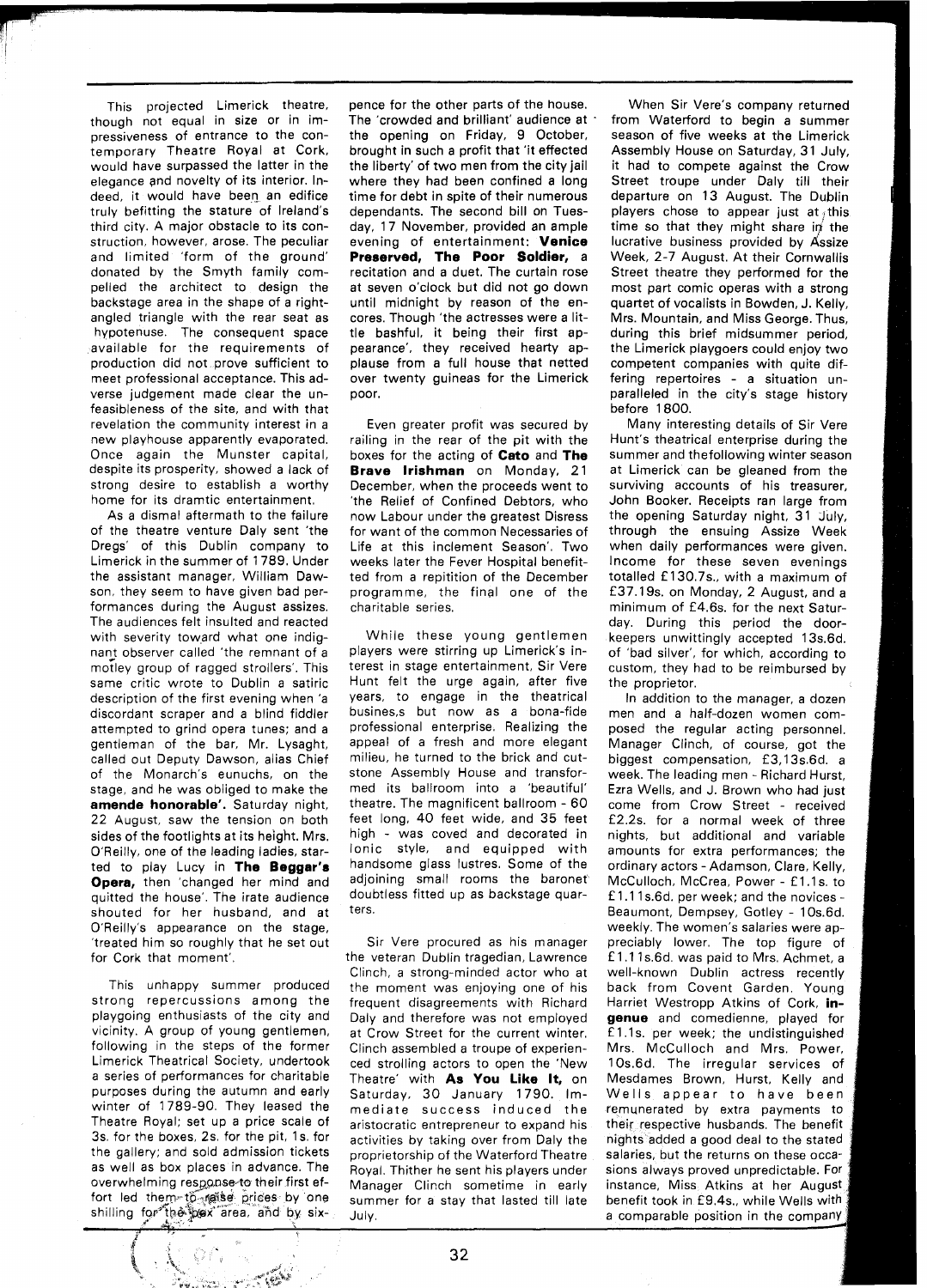drew only £5.1 1s. Miss Atkin's next benefit, in January 1791, yielded £19.8s., over twice the amount of her previous intake.

Sir Vere Hunt's backstage and house staff numbered between twenty and twenty-five. The scene designer, Samuel (?) Whitmore, an artist of repute, rated with the chief actors in salary at £2.2s. per week. Byrne the assistant scene painter, Hoole the head carpenter, and the two regular musicians had a nightly wage of 3s. per night. Bill posters, charwomen, doorkeepers, playhouse guards, stage boys, and other helpers got 1s, for each performance. The total wages of the New Theatre, Limerick, for the last week of its summer season, a typical week, amounted to approximately £36.

Sir Vere Hunt kept productional expenses at a minimum. Copy-books of individual parts in plays (for example, **King Lear** and **She Stoops to Conquer)** were procured at a charge of only 6d. Purchases of such petty materials as chains, cord, glass, ink, nails, painter's size, paper, pens, tar, and wine occurred often. A few unusual items were bought: green baize for the pit seats, 4s.3d.; 'two Chamber Pots for the Dress Rooms', 2s.; an inkstand, 6d.; a pitcher and basin, 2s.; a prompter's whistle, 6d.; a dozen tin candlesticks, 2s.3d. Hurst, wardrobe and property keeper as well as actor, made occasional outlays: 'stage properties', £2.10s. on one date and <br>£1.1s. on another; 'dresses', £1.1s. fl.1s. on another; 'dresses', fl.1s. once, and, later, fl.11s. A costume for Touchstone, done by Moore the tailor, cost 7s. The stage carpenter received 3s. for 'turning work' on Juliet's bier. Certainly these were very modest sums for outfitting.

Similar economy characterized the illumination of the theatre and the stage. During the summer season it must have been done entirely by oil lamps, because the sole lighting charge was for oil at 9s. a performance. The expense of oil lighting in the winter increased by 2s. Since the accounts mention 'toe for the lamps', that is, cord-like cloth or fibre for lamp wicks, it is apparent that Sir Vere Hunt had not installed the London 'patent' lamps, an improved type with cylindrical wick, which Daly had introduced to Ireland at the Crow Street Theatre in 1788. Wax tapers lighted the playhouse interior on rare occasions in the winter season. According to one entry, it cost 38s.4d. to buy 'Candles for 4 nights'.

Pantomimes like **The Death of Captain Cook,** given several times in January 1791, required, according to one of the playbills, 'a beautiful display of Scenes: the Wigwam of the Chiefs of 0-Why-ee, a Kaiva or Festival, Grand Savage Dances, a Marriage Altar backed by a Dark Wood, a Nuptial Procession, the Arrival of Captain



**The flag of the Limerick Volunteers.** 

Cook, Nautical Manoeuvres, the Assassination of Captain Cook, a Grand Tomb Scene, a Procession of Naval and Military Honours.' The hire of soldiers from the local barracks to act in the landing and processional scenes amounted to somewhat more than <sup>f</sup>l per night. Four extra 'Black Men', impersonating South Sea islanders, had to be paid 3s. for each performance; 2s. an evening were spenton 'faggots and toys' used by the 'natives'. Yet even these additional expenditures for a pantomime indicate simple and

Sir Vere Hunt brought his summer season to an end on 4 September. Then, still of a mind to extend his

theatrical reputation, he led his company to neighbouring Ennis for four weeks. Thereafter the troupe may have gone further afield or they may have taken a vacation; at any rate they did not start acting again in Limerick until Monday, 8 November. The personnel remained much the same except for the absence of Clinch, who at the time of the Ennis tour had left for Dublin to join Daly's Crow Street organization once more. Performances until mid-December maintained the normal schedule of Monday, Wednesday, Frithrifty staging. day, and business continued good. For<br>Sir Vere Hunt brought his summer the seven nights from Friday, 26<br>season to an end on 4 September. Now make the December, in-<br> $\frac{1}{2}$  and to extend his plusive the r Now ∕fusiye

 $609$ sh 6.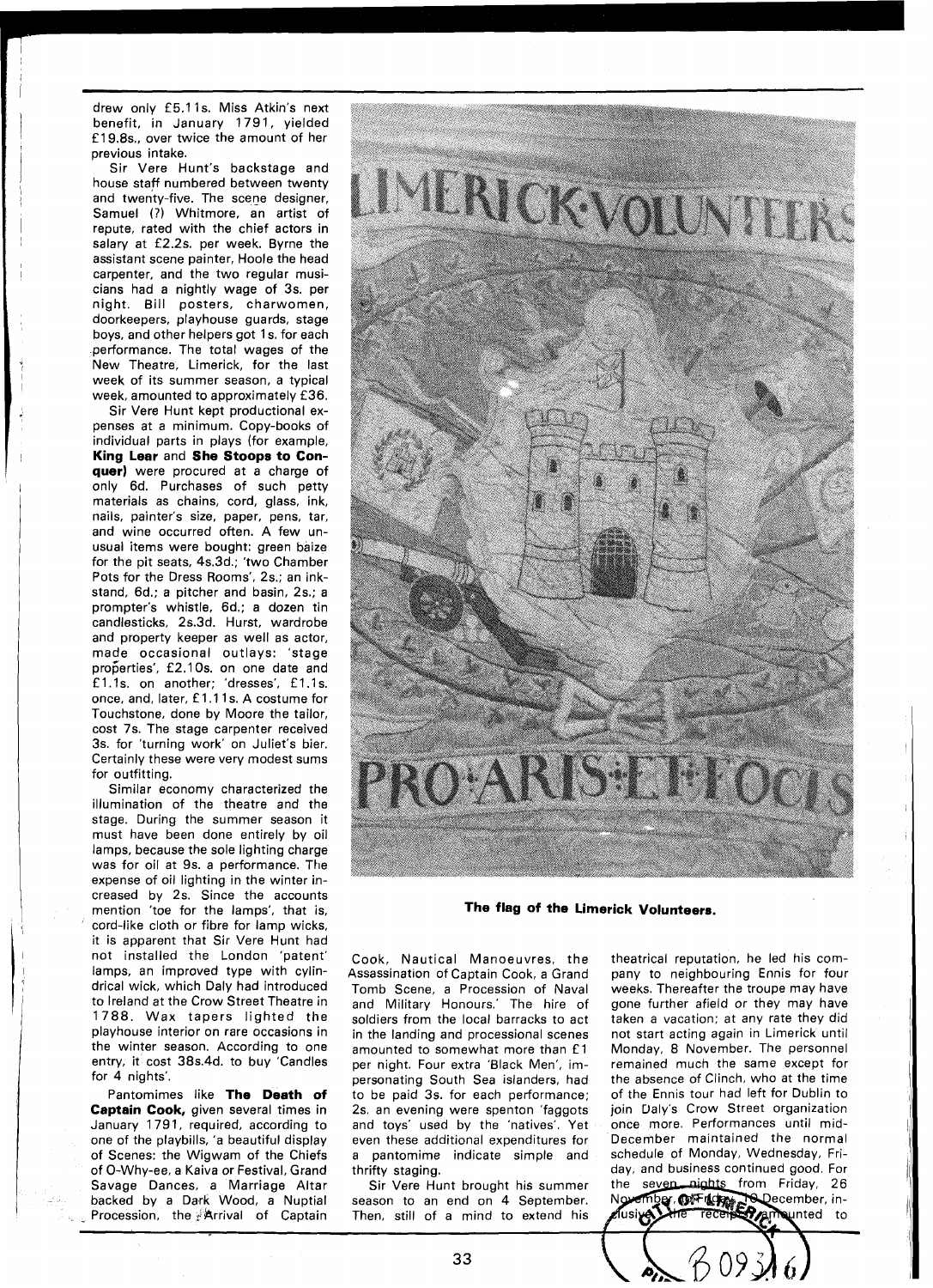**<sup>f</sup>**lO7.l4s., compared with f 130.14s. for the first seven nights of the summer season. With the onset of more inclement weather, playing became more intermittent at the same time that attendance declined. From 10 December to the end of January the company acted only eleven nights and took in at the door £87.7s. On Monday, 7 February 1791, with the benefits completed, the thirteen weeks of winter performances at the Assembly House came to a close.

Sir Vere Hunt then prepared for another short season that would include the Spring Assize Week, and to that end installed as manager, at a salary of £4.4s, per week, the veteran William Moss of Dublin. Back in 1784, Moss had vainly aspired to be a Limerick manager but had never appeared on the local stage until his arrival in December 1790, after a long sojourn in Edinburgh. The new manager persuaded Mrs. Castelli and Mr. Brennan, well-known singing strollers, to join the company, and thus he strengthened its musical repertoire. The new season at the Assembly House theatre commenced on 23 February 1791 and continued until 18 March. During these four weeks Moss raised the curtain on nine nights for total receipts of about £72, the same average per night as in midwinter.

After a month of inactivity following the- cessation of the Limerick performances Sir Vere sent the company under Moss to play at Cork. In June a disagreement with Moss caused the Limerick baronet to withdraw from any further theatrical responsibilities. **Faulkner's Dublin Journal** on **9**  August reported that Sir Vere's playhouses at Limerick and Waterford were untenanted and his 'troops' were ranging the country. 'Having renounced the office of Field Marshall Manager, he has retired within the purlieus of the (Newtown-Pery) club house'.

With Sir Vere's retirement Richard Daly once again exercised sole control of Limerick's professional stage entertainment. His Dublin players, however, no longer liked the venerable Theatre Royal on Cornwallis Street, and called it 'too small' when in September 1791 they arrived with two guest stars from London, Charles lncledon and Mrs. James Billington, who were making their first Limerick appearance. The disgusted Mrs. Billington, who had been hailed 'divine, all-captivating, angelic', now 'mistook the respect due to an audience', Incensed by her disdain, the public returned the compliment by 'mistaking the night of her benefit'; they carefuly refrained from buying any box seats for that day. The celebrated actress in the face of this debacle hurried from town without any reward.

The harsh reception accorded Mrs. Billington failed to deter one of her rivals, Madame "Mara of Drury Lane, from performing at the Limerick Theatre Royal during the nextt summer. She appeared along with Daly's Crow Street troupe for Assize Week, 20-25 August 1792. This year the playhouse rather than the players aroused public condemnation: 'So large and so improving a City as this should be disgraced by such a Theatre. The Manager ought to pay some attention to the proper accommodation of the Inhabitants. The House is not only considerably out of repair, but many of the Seats in the Boxes are dirty beyod description'. The same critic blamed the manager also for the 'disorderly and insolent behaviour in the gallery' where the spectators 'resemble Savages'. If the manager had shown the proper initiative and called on the 'magistrates', they would surely have assisted in preserving decent manners throughout the house.

Daly may not have heeded the urging of this angry patron to sweep out and repair his building, but at least he appeased the complaints of others by putting the theatre's subscription list in order for 1793. Since the list had been 'mislaid' at the start of the previous season, 'some confusion' had attended the admission of season-ticket holders. No longer, however, would ladies and gentlemen be inconvenienced at the door, for the doorkeepers had in hand a new and correct list, so the proprietor announced before the first night. The Crow Street company came direct from Dublin in mid-July to present Limerick's playgoers with their first sight of two gifted actresses, Mrs. Frances Abington and Miss W. Brett. They paired off admirably as Lady Teazle and Maria in **The School for Scandal** for Mrs. Abington's benefit on Thursday, 25 July, when the curtain did not rise until. 7.30 p.m., a half-hour later than usual because of the high society attending. Miss Brett in connexion with her benefit on Monday the 29th adopted the unusual procedure of being present at the theatre on that Monday from ten until three o'clock to sell in person tickets as well as box places. Her novelty on the evening's programme consisted in assuming for the first time the male role of Young Hob in the ever-popular ballad opera of **Hob in the Well.** 

Another glamorous actress new to Limerick, Miss Elizabeth Farren from Drury Lane, furnished the main excitement of the 1794 season, which opened with Assize Week, 8-13 September. Miss Farren 'was most rapturously received by a very elegant audience; for, besides numerous people of fashion residing near Limerick, the assizes brought together an immense number of people'. Packed houses greeted her on all five nights of her week's engagement. To Proprietor Daly she proved a lucrative investment despite his publicity about the 'very

great expense' connected with her visit. Over the years the Theatre Royal had grown notorious because it contained no decent place of reception backstage. The prospect of Miss Farren's vexation at the absence of so important a facility moved Daly at last to remedy the situation. He built for her a fine dressing-room that in the future was to be used for the greenroom. In addition, he paid her the highest fee ever given to an actress in eighteenth-century Limerick, namely, £50 per night. These outlays in conjunction with 'the smallness of the theatre' provided Daly with his excuse for raising the cost of seats to the current Dublin figures: 5s. for the boxes, 3s. for the pit, and 2s. for the gallery. At these new prices a full house totalled about £130. Therefore, with the theatre filled throughout Assize Week, the proprietor earned a large profit.

Miss Farren elected to entertain Limerick with the comic parts in which she excelled: Beatrice in **Much Ado About Nothing,** Estifania in **Rule A Wife,** Lady Bell in Arthur Murphy's **Know Your Own Mind,** and Violante in Mrs. Centlivre's **The Wonder: A Woman Keeps A Secret.** To play Lissardo opposite Miss Farren's Violante, Daly chose at short notice the youthful comedian Charles Mathews, who had made a promising debut at Crow Street in June. This assignment led to a situation that developed as much comic melodrama as any scene in the troupe's repertory.

Mathews, desirous of perfecting his role of Lissardo, decided to rehearse during the afternoon in the open air. He crossed the bridge over the Shannon and was strolling along the river bank when he met a fellow actor, Seymour, also rehearsing. After reading lines to each other for a while, they parted. Soon Mathews, on account of the sultry weather, proceeded to strip for bathing, but 'never had a notion of swimming'. Suddenly he got in over his head and started to sink in panic. Like a man in a dream, he fell for a brief moment into conjecturing who could act Lissardo with Miss Farren that night if he were drowned. Then he rose, saw Seymour reading a little way off in the meadow, cried out feebly, and sank twice. Seymour providentially heard him, rushed up, and jumped into the river without undressing. Mathews, dragged to shore after a struggle, was hurriedly carried in the nude by Seymour and two by-standing soldiers to a public house, put on a table, and rubbed 'in all directions' with whisky. Curious onlookers gathered for joking comment on the reviving corpse:

'Sure, he went a swimming, and had never learnt?

'He had one lesson only, I heard, and that was to teach him how to sink'. 'By my soul, then he was an apt